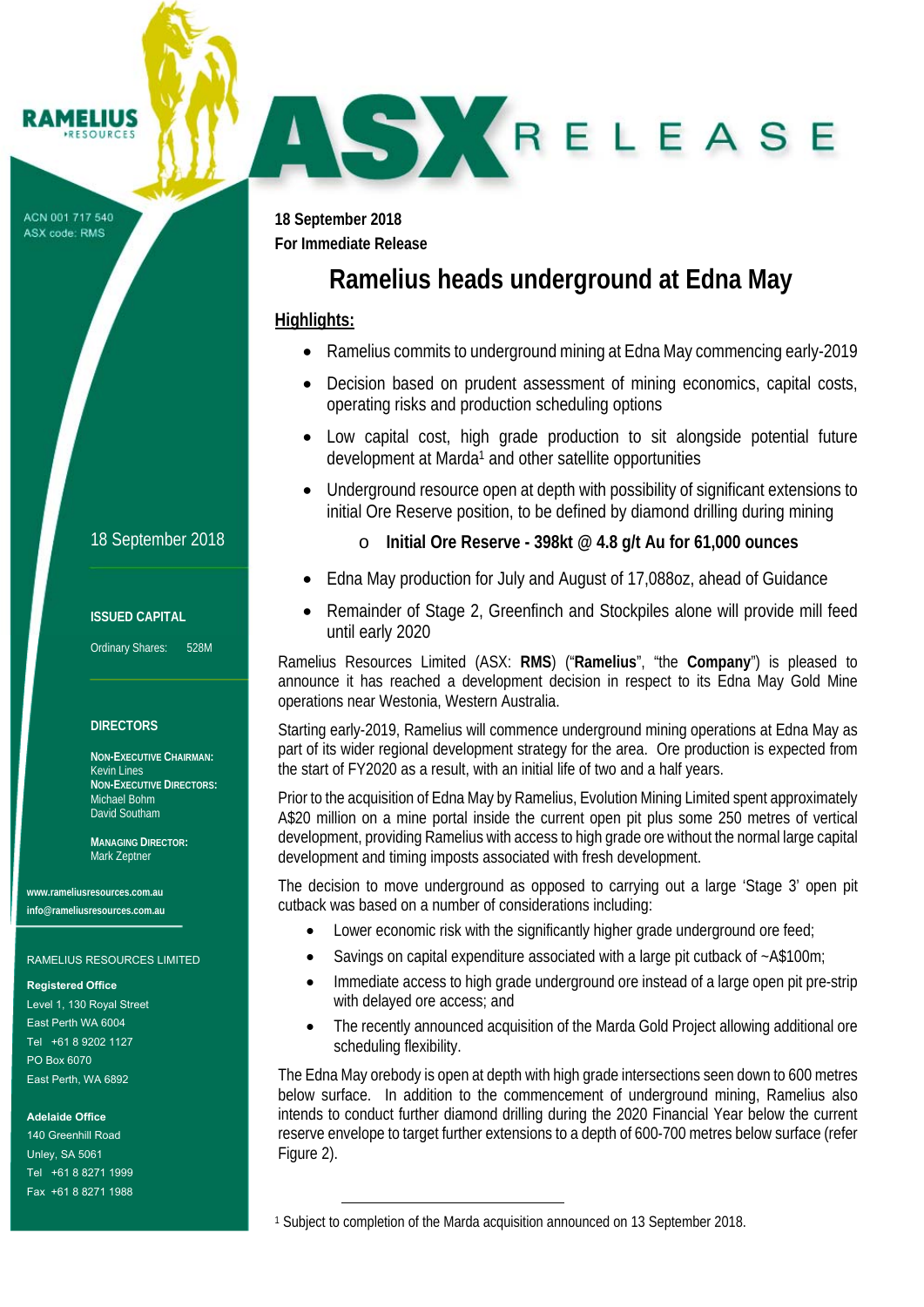Ramelius Managing Director, Mark Zeptner today said:

*"The decision to move down the underground path at Edna May is not one that has been taken lightly. After extensive studies and considering our future options around other potential ore sources in the area, we believe this is a prudent decision that will lead to exceptional future outcomes for our shareholders.* 

*"The considerable savings in group capital expenditure and the use of conservative geological assumptions gives the Company added flexibility in considering other future strategic options for Ramelius as we look to further increase group production and profits in the years ahead."* 

## *ABOUT THE EDNA MAY GOLD MINE*

Edna May is a major deposit with a significant production history. Successive periods of underground mining of the quartz reefs occurred from 1911 to 1947, producing a total of 360koz of gold at an average grade of 19.5 g/t from seven reefs to a depth of 240 metres.

Modern mining commenced at Edna May in 1984 with the start of open-pit operations under Australian Consolidated Minerals Ltd (ACM). Open-pit mining by ACM extracted mainly oxide ore producing a total of 270koz of gold at an average grade of 1.9 g/t. Current operations were commenced by Catalpa Resources Ltd in 2010, which merged with Conquest Mining Ltd in 2011, forming Evolution Mining Limited.

The deposit has recorded production of over 1 million ounces of gold, with more than 500,000 ounces produced since 2011 under Evolution ownership. Annual production since 2011 has ranged from 66koz to 99koz. Mining is currently occurring within the Stage 2 open pit (refer Figure 1).



**Figure 1:** Edna May Stage 2 open pit looking west

The deposit is well understood geologically. The Edna May Gneiss (**EMG**) is a metamorphosed tonalitic granitoid within a mafic-ultramafic stratigraphy. It hosts the gold mineralisation which occurs as sheeted quartz, minor sulphide veining and less frequent large quartz lodes or reefs. The gneiss strikes east-west (100-120°) and dips at 50-60° to the north. It has a strike length of 1,000m, a width of 50–150m and depth extent of at least 700m. The mineralised EMG is bulk mined in the open pit at a head grade of around 1.0g/t Au.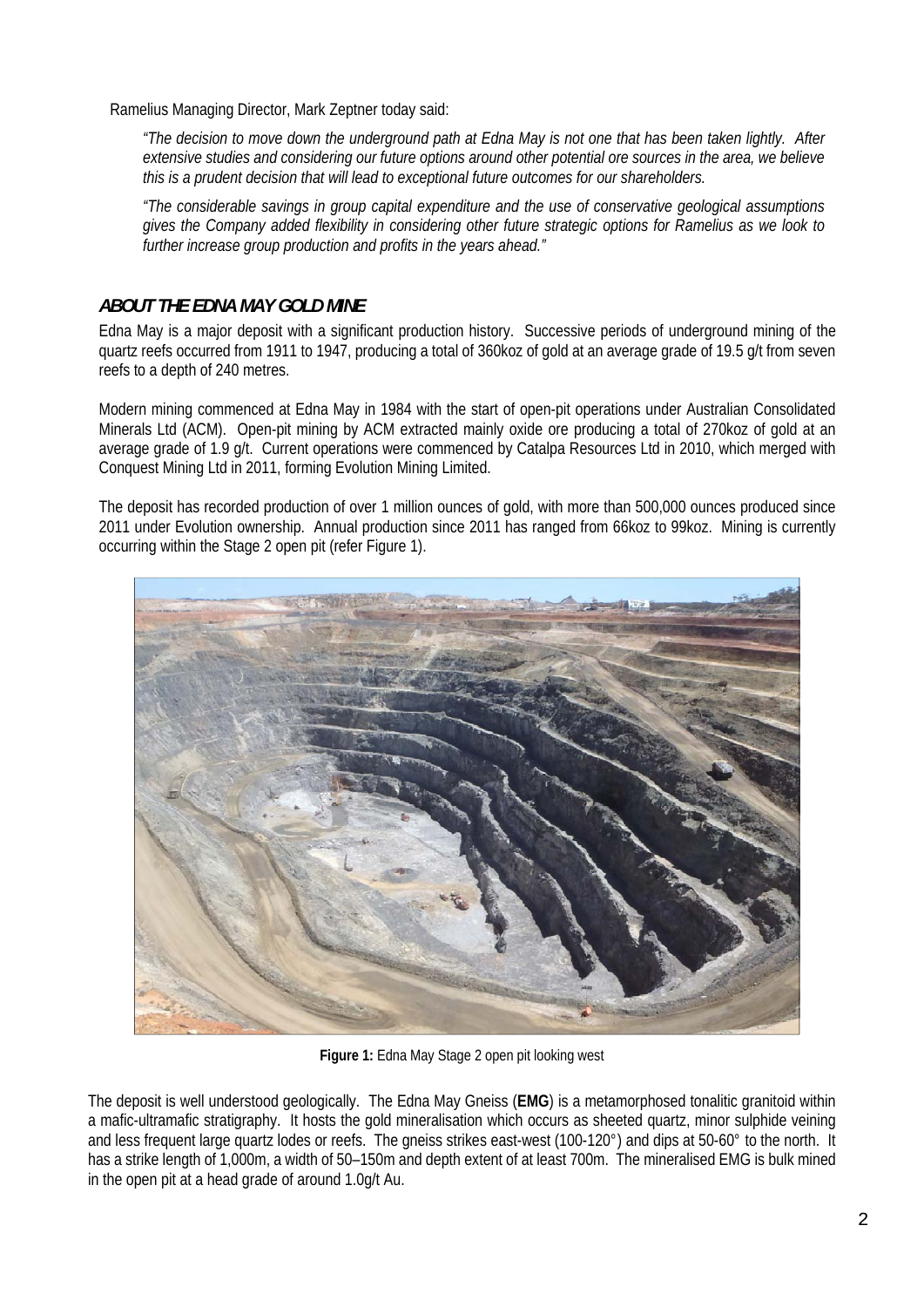# **The Edna May Underground Mine**

The Edna May Mineral Resource lies below the current Stage 2 open pit, within the EMG, down to a depth of 450mbs where it remains open. The Edna May high-grade quartz reefs (Jonathan & Fuji Lodes) occur within the EMG and strike north-south and are currently modelled from approximately 250mbs to 450mbs. They remain open at depth (refer Figure 2). Diamond drilling is planned to be carried out during the 2020 Financial Year, to extend the underground resources to a depth of 600-700 metres. Encouraging deep high grade quartz intersections already exist at depth, as evidenced by the **7.6m @ 16.2 g/t Au from 608m** in hole WDD097 and **4.3m @ 7.9 g/t Au from 521m** in hole WDD083.



**Figure 2:** Edna May section looking south showing high grade lodes, underground mine design and planned drilling

A Pre-Feasibility Study has been completed that makes significant use of the existing Edna May decline. A second portal access is proposed at the 1165mRL on the pit ramp. This gives flexibility for waste and ore stockpiling or re-handling within the current pit.

Underground mining will be by long hole open stoping with rib pillars (refer Figure 3). The level interval varies from 16 to 20m (floor to floor) to limit up dip stope length to 18m. Cemented rock fill sill pillars will be emplaced at mid-levels to divide the mine design into two top down stope sequences. The study considered all relevant areas including, pumping, ventilation, power, geotechnical parameters, cut-off grades, operating and capital costs.

The current mine design concentrates on the two most significant high grade lodes, the Jonathan and the Fuji only. There is potential that other high grade lodes may be identified during mining or larger low-grade bulk stoping areas become available for extraction. The current study is therefore considered a base case with considerable upside given the nature of the orebody.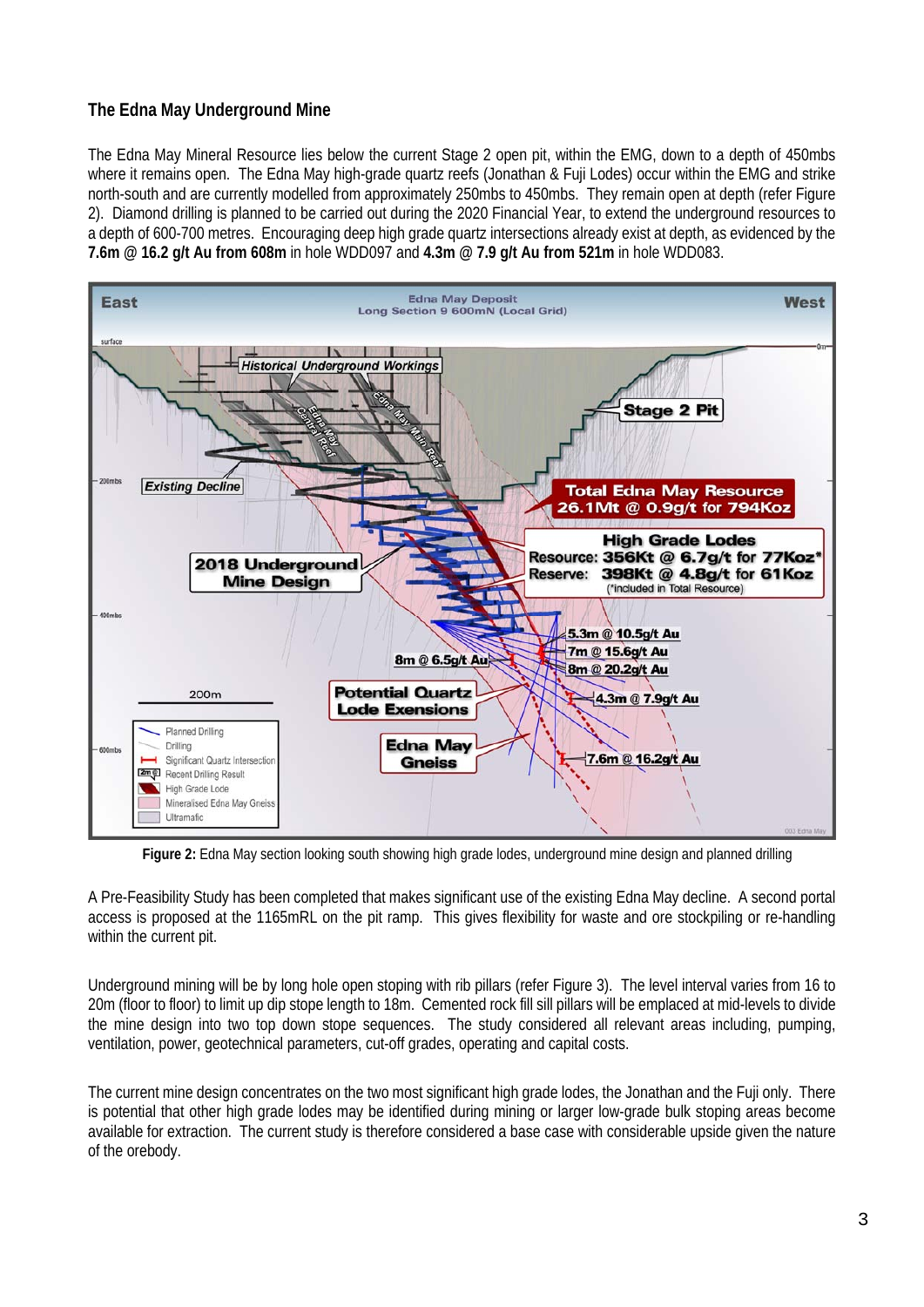

**Figure 3:** Edna May section looking east showing underground mine design

|  |  | Key metrics associated with the underground pre-feasibility study are; |  |  |
|--|--|------------------------------------------------------------------------|--|--|
|  |  |                                                                        |  |  |

| <b>Physicals</b>        | Pre-Feasibility Study - Sep 2018 |  |  |
|-------------------------|----------------------------------|--|--|
| <b>Start Date</b>       | March 2019 Quarter               |  |  |
| <b>Initial Life</b>     | 2.5 years                        |  |  |
| Ore Reserve             | 398,418 tonnes                   |  |  |
| Grade                   | 4.8 g/t Au                       |  |  |
| <b>Mined Ounces</b>     | 61,471 oz                        |  |  |
| Recovery                | 95%                              |  |  |
| <b>Recovered Ounces</b> | 57,783 oz                        |  |  |
| Capital development     | 3,992 m                          |  |  |
| Operating development   | 1,852 m                          |  |  |

| <b>Financials</b>                  | Pre-Feasibility Study - Sep 2018 |
|------------------------------------|----------------------------------|
| Up-Front Capital Cost              | A\$5.9M (\$102/oz)               |
| <b>Operating Unit Cost</b>         | A\$1,089/oz                      |
| Royalties (State, EVN & 3rd Party) | A\$153/oz                        |
| <b>AISC</b>                        | A\$1,242/oz                      |

For further information contact:

# **Investor Enquiries:** Media Enquiries:

**Mark Zeptner**  Managing Director Ramelius Resources Limited Ph: +61 8 9202 1127

**Tim Manners**  Chief Financial Officer Ramelius Resources Limited Ph: +61 8 9202 1127

**Luke Forrestal** Senior Account Director Media & Capital Partners Ph: +61 411 479 144